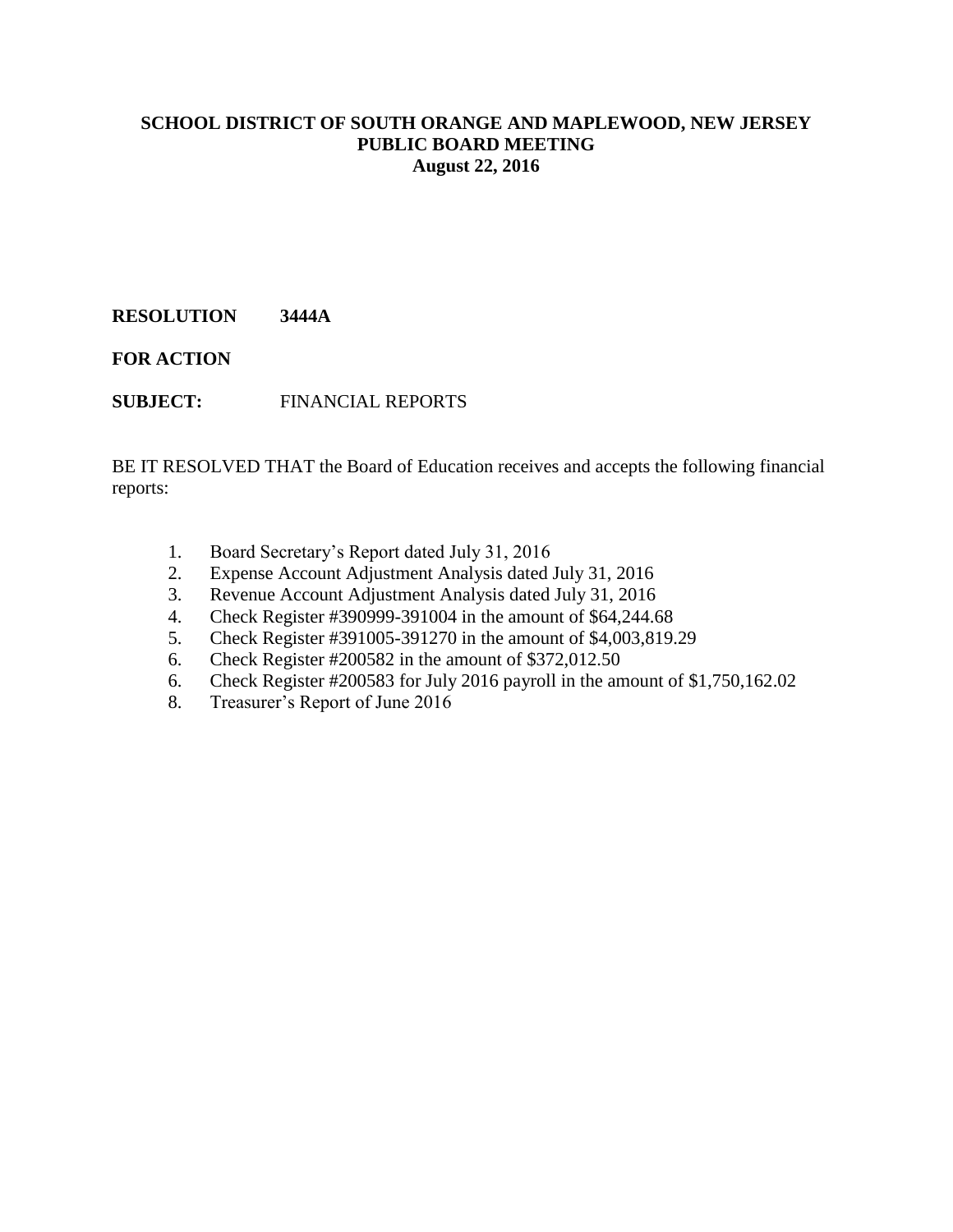## **RESOLUTION 3444B**

## **FOR ACTION**

# **SUBJECT:** BOARD OF EDUCATION'S MONTHLY CERTIFICATION

BE IT RESOLVED THAT pursuant to N.J.A.C. 6:20-2.12(e), we certify that as of July 31, 2016 after review of the secretary's monthly financial report (appropriations section) and upon consultation with the appropriate district officials, to the best of our knowledge no major account or fund has been over expended in violation of N.J.A.C. 6:20-2.13(b) and that sufficient funds are available to meet the district's financial obligations for the remainder of the fiscal year.

| <b>Elizabeth Baker</b>     | Date |
|----------------------------|------|
| <b>Elizabeth Daugherty</b> | Date |
| <b>Maureen Jones</b>       | Date |
| Stephanie Lawson-Muhammad  | Date |
| Annemarie Maini            | Date |
| Madhu Pai                  | Date |
| <b>Christopher Sabin</b>   | Date |
| Donna Smith                | Date |
| Johanna Wright             | Date |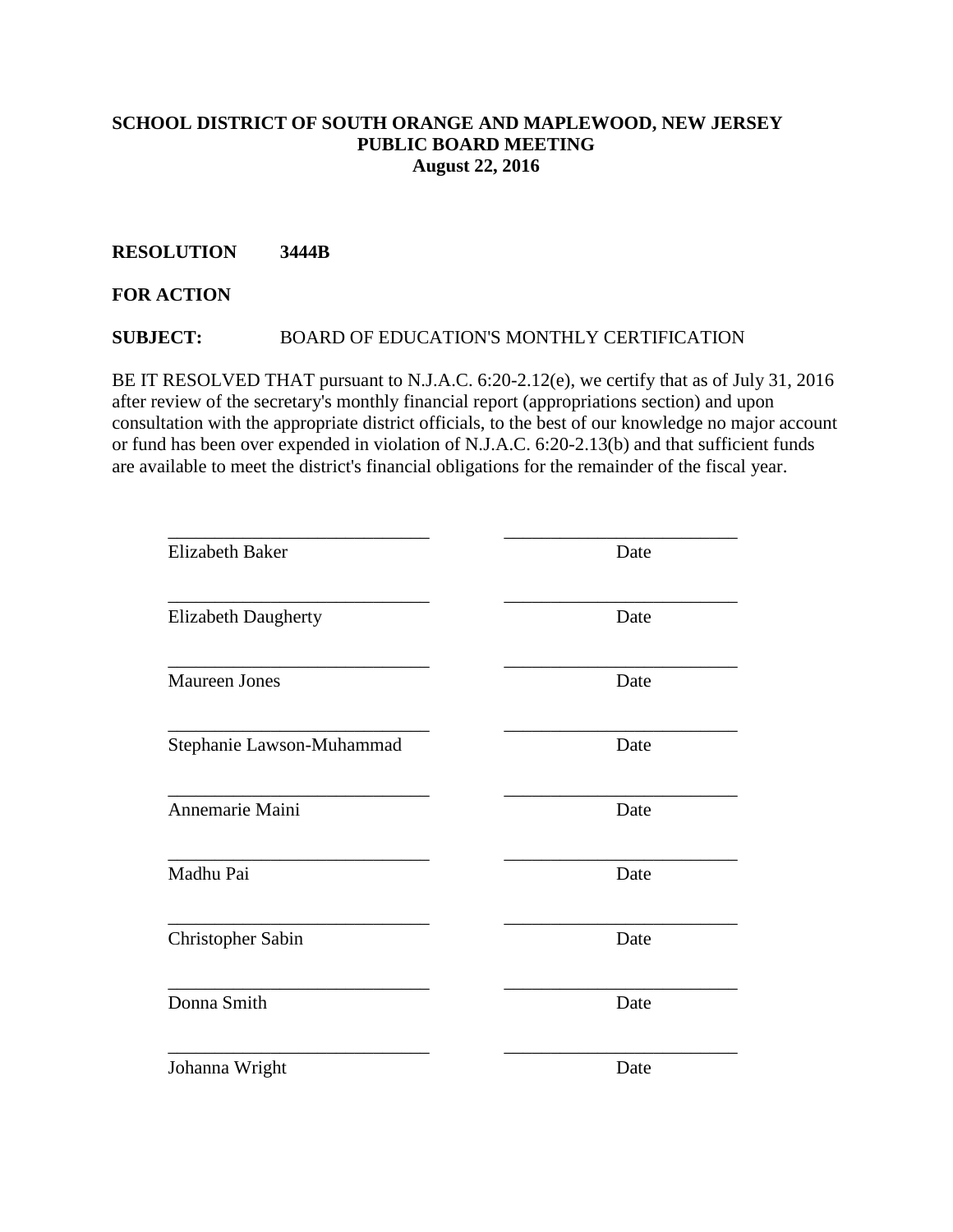#### **RESOLUTION 3444C**

#### **FOR ACTION**

#### **SUBJECT:** APPROVE ATTENDANCE AND WORK RELATED TRAVEL **EXPENSES**

WHEREAS, the following employees have requested approval for the indicated work-related travel; and

WHEREAS, the attendance at stated function was previously approved by the employees' supervisor and superintendent as work-related and within the scope of the work responsibilities of the attendee; and

WHEREAS, the attendance at the function was approved as promoting delivery of instruction or furthering efficient operation of the school district; and fiscally prudent;

THEREFORE, BE IT RESOLVED THAT the Board of Education approves the attendance and related travel expenses for the following work-related events:

| <b>EMPLOYEE</b>    | WORKSHOP/CONFERENCE       | <b>DATE</b>        | Location       | Estimated |
|--------------------|---------------------------|--------------------|----------------|-----------|
|                    |                           |                    |                | Cost(S's) |
| Dr. John Ramos     | NJSBA Fall Workshop & Law | 10/25/16-10/27/16  | Atlantic City, | 600.00    |
| C.O.               | Forum                     |                    | <b>NJ</b>      |           |
| Dr. John Ramos     | National Conference on    | $2/28/17 - 3/4/17$ | New Orleans,   | 2902.00   |
| C.O.               | Education                 |                    | LA             |           |
| Andrea Del Guercio | NJSBA Fall Workshop & Law | 10/25/16-10/27/16  | Atlantic City, | 500.00    |
| C.O.               | Forum                     |                    | NI             |           |
| Andrea Del Guercio | NJASBO Workshops          | $9/15/16$ ,        | Rockaway, NJ   | 576.00    |
| C.O.               |                           | $10/19/16$ ,       |                |           |
|                    |                           | $11/17/16$ ,       |                |           |
|                    |                           | $12/13/16$ ,       |                |           |
|                    |                           | $1/19/17$ ,        |                |           |
|                    |                           | $2/23/17$ ,        |                |           |
|                    |                           | $3/16/17$ ,        |                |           |
|                    |                           | 4/25/17            |                |           |
| Paul Roth          | NJSBA Fall Workshop & Law | 10/25/16-10/27/16  | Atlantic City, | 500.00    |
| C.O.               | Forum                     |                    | NJ             |           |
| Paul Roth          | NJASBO Workshops          | $9/15/16$ ,        | Rockaway, NJ   | 576.00    |
| C.O.               |                           | $10/19/16$ ,       |                |           |
|                    |                           | 11/17/16,          |                |           |
|                    |                           | $12/13/16$ ,       |                |           |
|                    |                           | $1/19/17$ .        |                |           |
|                    |                           | $2/23/17$ ,        |                |           |
|                    |                           | $3/16/17$ ,        |                |           |
|                    |                           | 4/25/17            |                |           |
| Kevin Walston      | NJSBA Fall Workshop & Law | 10/25/16-10/27/16  | Atlantic City, | 500.00    |
| C.O.               | Forum                     |                    | N <sub>J</sub> |           |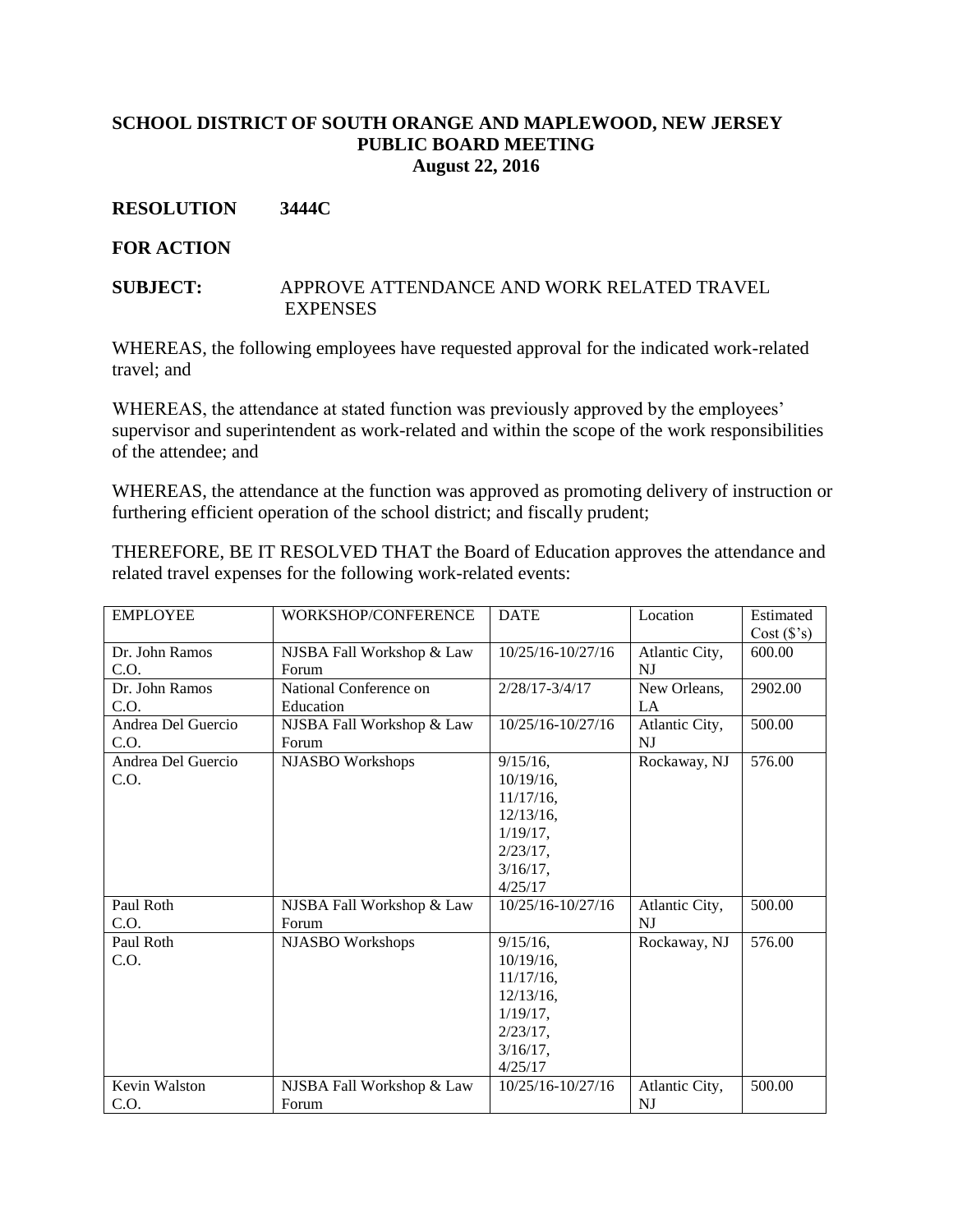| Jessica Ziegler | Complementary Interventions | 9/16/16 | Edison, NJ     | 208.00 |
|-----------------|-----------------------------|---------|----------------|--------|
|                 | for Autism                  |         |                |        |
| Judi Cohen      | Lesbian, Gay, Bisexual,     | 9/14/16 | Parsippany, NJ | 220.00 |
| Columbia HS     | Transgender and Questioning |         |                |        |

# BACKGROUND INFORMATION

New Jersey travel regulations (NJAC 6A:23B), Board Policy 8880 – Reimbursement of Travel Related Expenses, and newly enacted legislation [18A:11-12] require prior approval by the Superintendent and by a majority of the full membership of the Board of Education for reimbursement of travel and related expenses of an employee.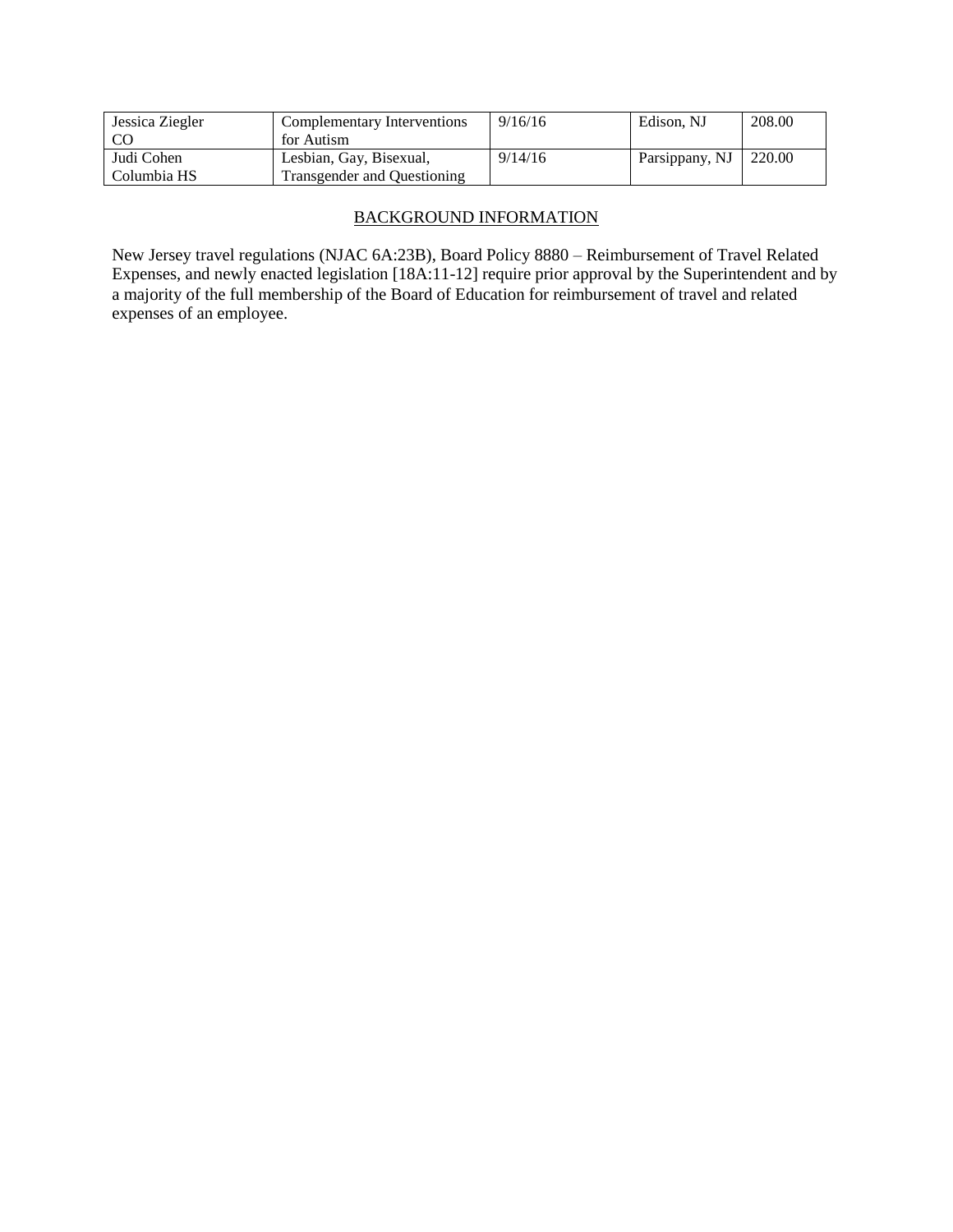## **RESOLUTION 3444D**

## **FOR ACTION**

#### **SUBJECT:** APPROVE BOARD MEMBER ATTENDANCE AND RELATED TRAVEL EXPENSES

BE IT RESOLVED THAT the Board of Education approves the following attendance and related travel expenses:

| <b>BOARD MEMBER</b> | <b>EVENT</b>          | <b>DATE</b> | Location          | Estimated |
|---------------------|-----------------------|-------------|-------------------|-----------|
|                     |                       |             |                   | Cost(S's) |
| 5 Board Members     | NJSBA Annual Workshop | 10/25/16    | Atlantic City, NJ | 500 each  |
|                     | & Law Forum           | 10/27/16    |                   |           |

BE IT FURTHER RESOLVED THAT the Board of Education approve the above event to be work related and within the scope of the work responsibilities of the of the attendee and promotes the delivery of instruction or furthering of efficient operation of the school district and is fiscally prudent, and in compliance with N.J.S.A. 18A:12-24 and 24.1 of the School Ethics Act.

#### BACKGROUND INFORMATION

New Jersey travel regulations (NJAC 6A:23B), Board Policy 8880 – Reimbursement of Travel Related Expenses, and newly enacted legislation [18A:11-12] require prior approval by the Superintendent and by a majority of the full membership of the Board of Education for reimbursement of travel and related expenses of a Board member.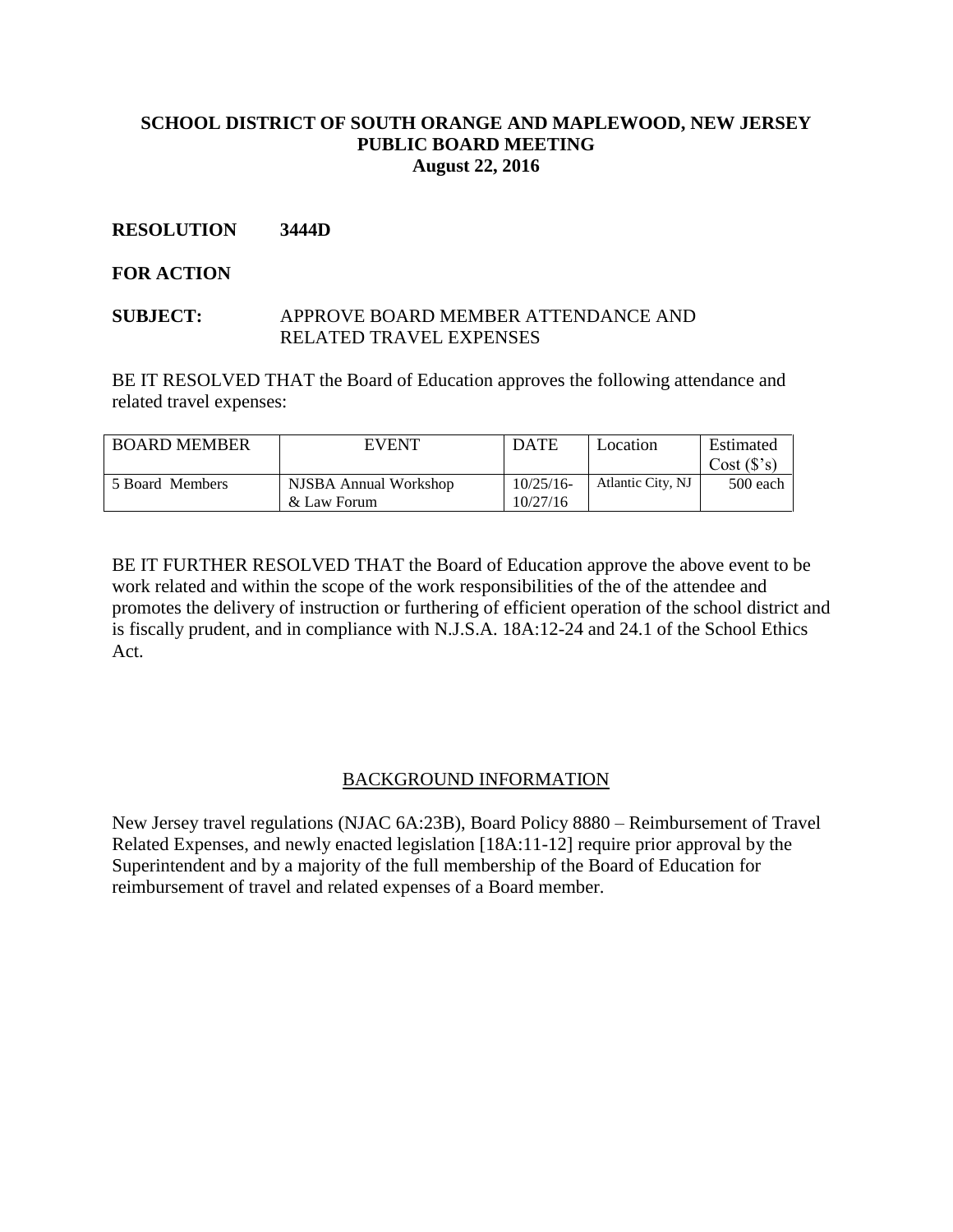#### **RESOLUTION 3444E**

#### **FOR ACTION**

#### **SUBJECT:** APPROVE SPECIAL EDUCATION RELATED SERVICE PROVIDERS FOR THE 2016-17 SCHOOL YEAR

BE IT RESOLVED THAT the Board of Education approves the following providers for 2016-17 school year for the service indicated:

| Provider                                   | Service                     | Rate             |
|--------------------------------------------|-----------------------------|------------------|
| Leannn Kern<br>Morristown, NJ              | <b>Occupational Therapy</b> | \$80/hr          |
| Education, Inc.<br>Plymouth, MA            | Home Instruction            | \$49/hr          |
| Diane Chmiel<br>Clifton, NJ                | CST Initial & Re-Eval       | \$350/Assessment |
| <b>CMH</b> Consulting<br>West Caldwell, NJ | <b>BCBA</b> Consultation    | \$120/hr         |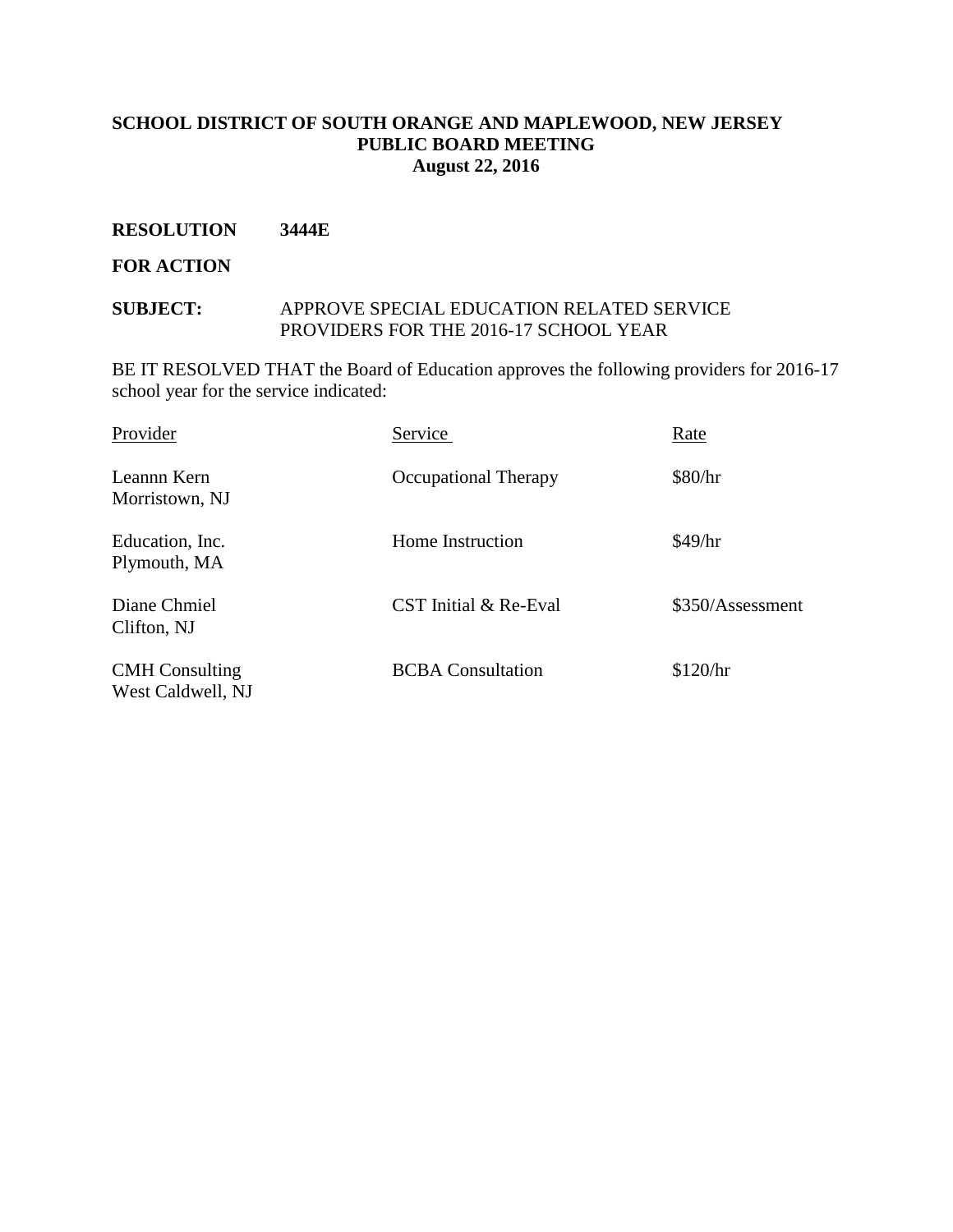# **RESOLUTION 3444F**

## **FOR ACTION**

**SUBJECT:** RESCIND RESOLUTION #3439K AND APPROVE TO ABSOLVE THE ARC KOHLER SCHOOL FROM CHARGING FOR REDUCED AND/OR PAID MEALS FOR THE 2016-17 SCHOOL YEAR

BE IT RESOLVED, that the Board of Education rescinds resolution #3439KB approved on July 18, 2016;

BE IT FURTHER RESOLVED, that The Arc Kohler School is a not-for-profit NJ Department of Education Approved Private School for Students with Disabilities; and

WHEREAS, the Board of Education of the School District of South Orange/Maplewood has contracted to send to The Arc Kohler School certain students with disabilities who reside in the District; and

WHEREAS, The Arc Kohler School provides meals that meet the nutritional requirement of the Child Nutrition Program as administered by the New Jersey Department of Agriculture; and WHEREAS, The Arc Kohler School will apply for and receive funding for meals in accordance with the income eligibility criteria established by Child Nutrition Program as administered by the New Jersey Department of Agriculture.

WHEREAS, The Arc Kohler School does not charge students for the cost of the meals; NOW, THEREFORE, it is hereby resolved that the South Orange/Maplewood Board of Education acknowledges the foregoing actions and in accordance with N.J.A.C..6A:23-4.5(a)20 authorizes The Arc Kohler School to include the costs of meals provided within the annual tuition rate charged to students.

#### BACKGROUND INFORMATION

Effective July 1, 2007, State code 6A:23-4.5(a) mandated that all approved private schools for students with disabilities enroll in the Division of Food and Nutrition Program unless the Boards of a majority of the sending districts approve a resolution absolving the private school from charging for reduced and/or paid meals. The school listed above has requested that we pass such a resolution to meet this requirement.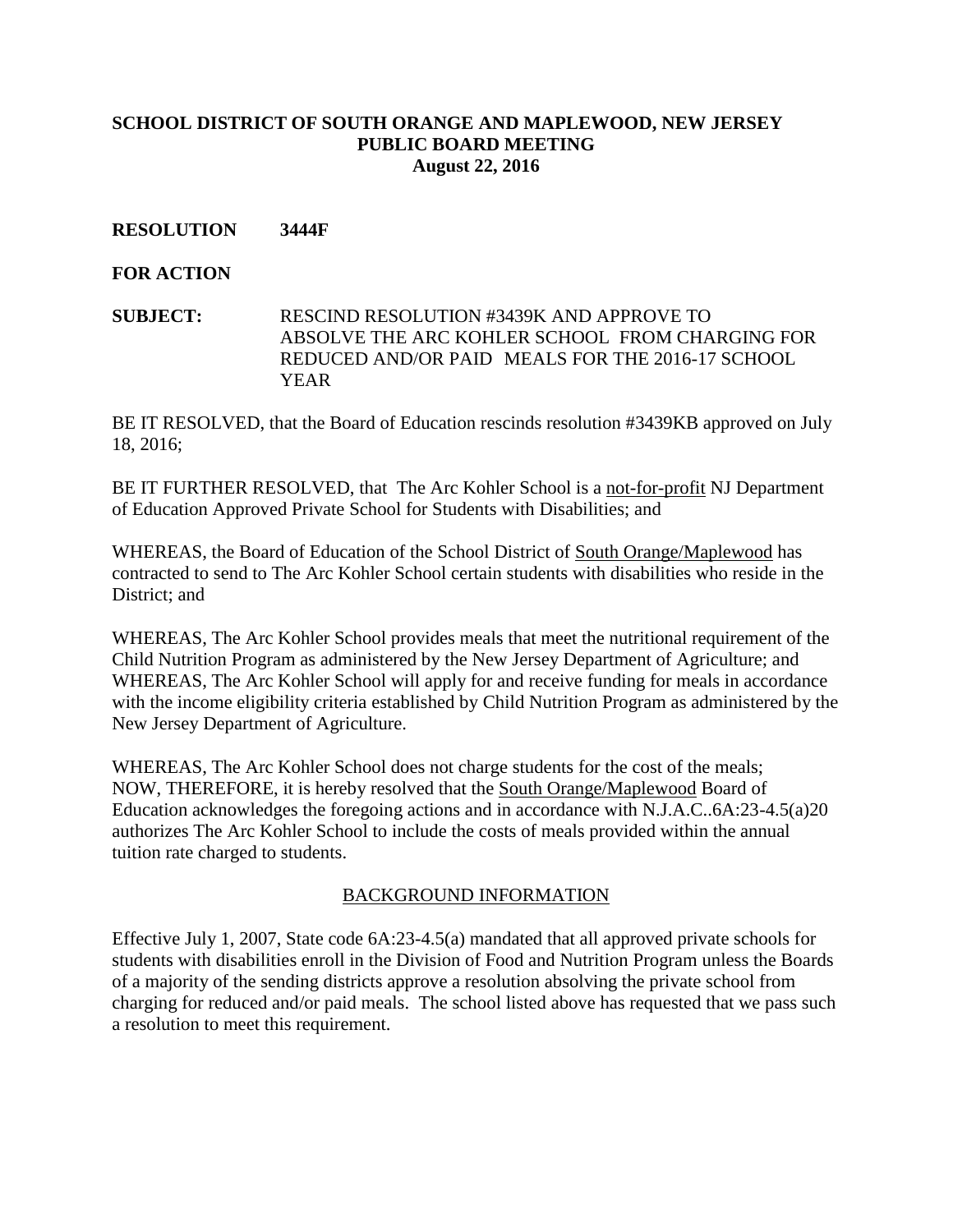#### **RESOLUTION 3444G**

#### **FOR ACTION**

#### **SUBJECT:** ACCEPT STATE NONPUBLIC AUXILIARY AND HANDICAPPED SERVICES (CHAPTERS 192 & 193) ENTITLEMENT FOR 2016-2017

BE IT RESOLVED THAT the Board of Education accepts State Nonpublic Auxiliary Services (Chapter 192) and Handicapped Services (Chapter 193) Aid Entitlement Funds for 2016-2017 for a total amount of \$77,298.00 allocated as follows:

| <b>NP Auxiliary Services</b>      | Rate/Pupil     | Pupils | State Aid      | Allocation  |
|-----------------------------------|----------------|--------|----------------|-------------|
| *Compensatory Education           | 995.33<br>\$   | 42     | \$37,624.00    |             |
| E.S.L.                            | \$1,015.00     |        | 914.00<br>\$   |             |
| Transportation                    | \$<br>$\theta$ |        | \$<br>$\theta$ |             |
| <b>Total Auxiliary Services</b>   |                |        |                | \$38,538.00 |
| NP Handicapped Services           | Rate/Pupil     | Pupils | State Aid      |             |
|                                   |                |        |                |             |
| *Initial Exam & Class.            | \$1,326.17     | 11     | \$13,858.00    |             |
| *Annual Exam & Class.             | 380.00         | 10     | \$3,610.00     |             |
| *Corrective Speech                | 930.00<br>S    | 9      | \$7,952.00     |             |
| *Supplemental Instruction         | 826.00<br>S.   | 17     | \$13,340.00    |             |
| <b>Total Handicapped Services</b> |                |        |                | \$38,760.00 |
| TOTAL 192/193 Allocation          |                |        |                | \$77,298.00 |

\* Prorated at 95.00%

#### BACKGROUND INFORMATION

The New Jersey Department of Education provides aid to nonpublic schools to provide special pupil services. The public school district administers the funding.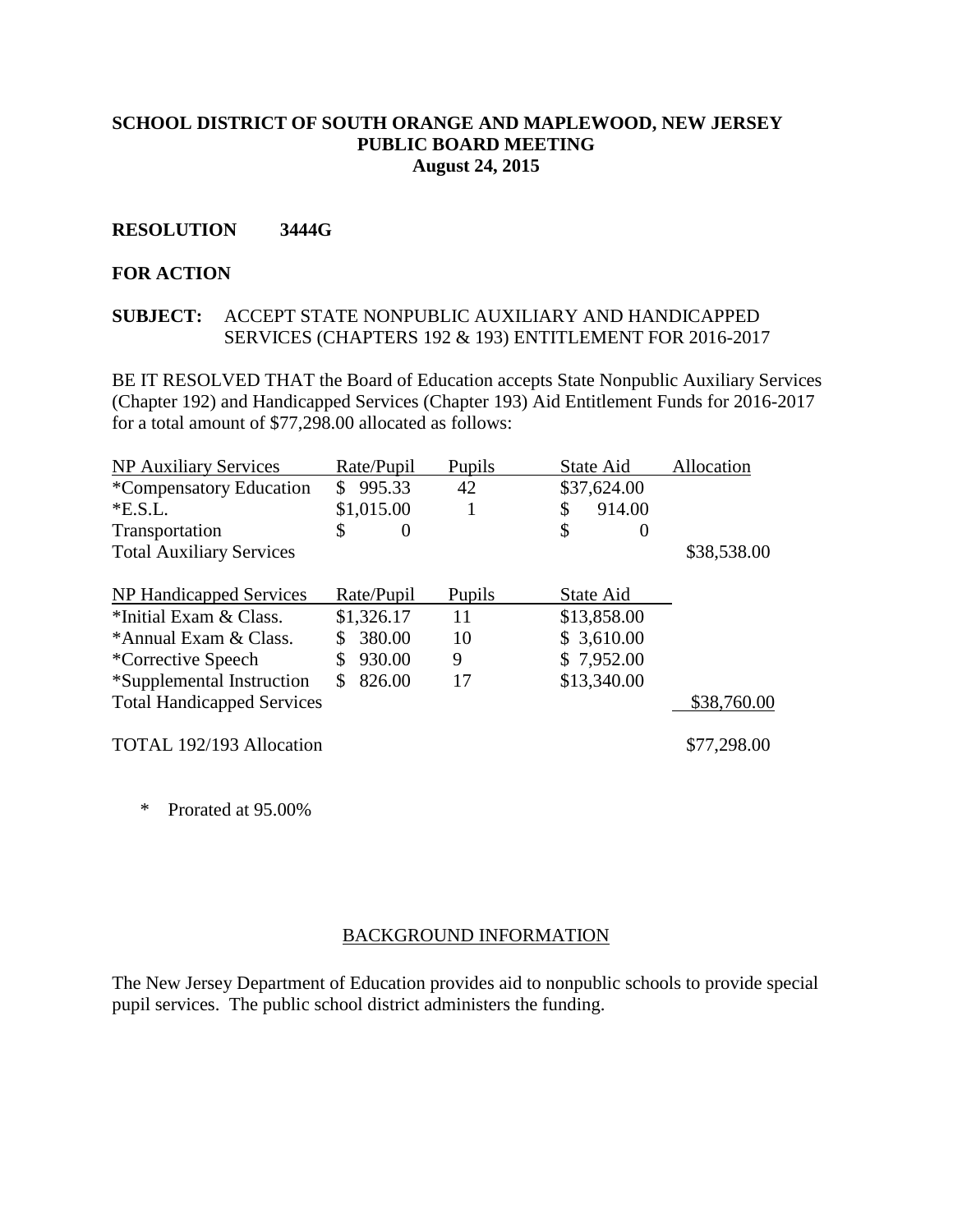# **RESOLUTION 3444H**

#### **FOR ACTION**

**SUBJECT:** APPROVE AGREEMENT WITH ESSEX REGIONAL EDUCATIONAL SERVICES COMMISSION FOR TECHNOLOGY SERVICES TO NONPUBLIC SCHOOL STUDENTS FOR 2016-17

BE IT RESOLVED THAT the Board of Education enters into an agreement with Essex Regional Educational Services Commission to provide Technology Services to nonpublic school students for the period of July 1, 2016 to June 30, 2017.

#### BACKGROUND INFORMATION

The Essex Regional Educational Services Commission will provide services to students attending nonpublic schools in the district. The amount allocated by the State is \$3,515.00 for the 2016-17 school year.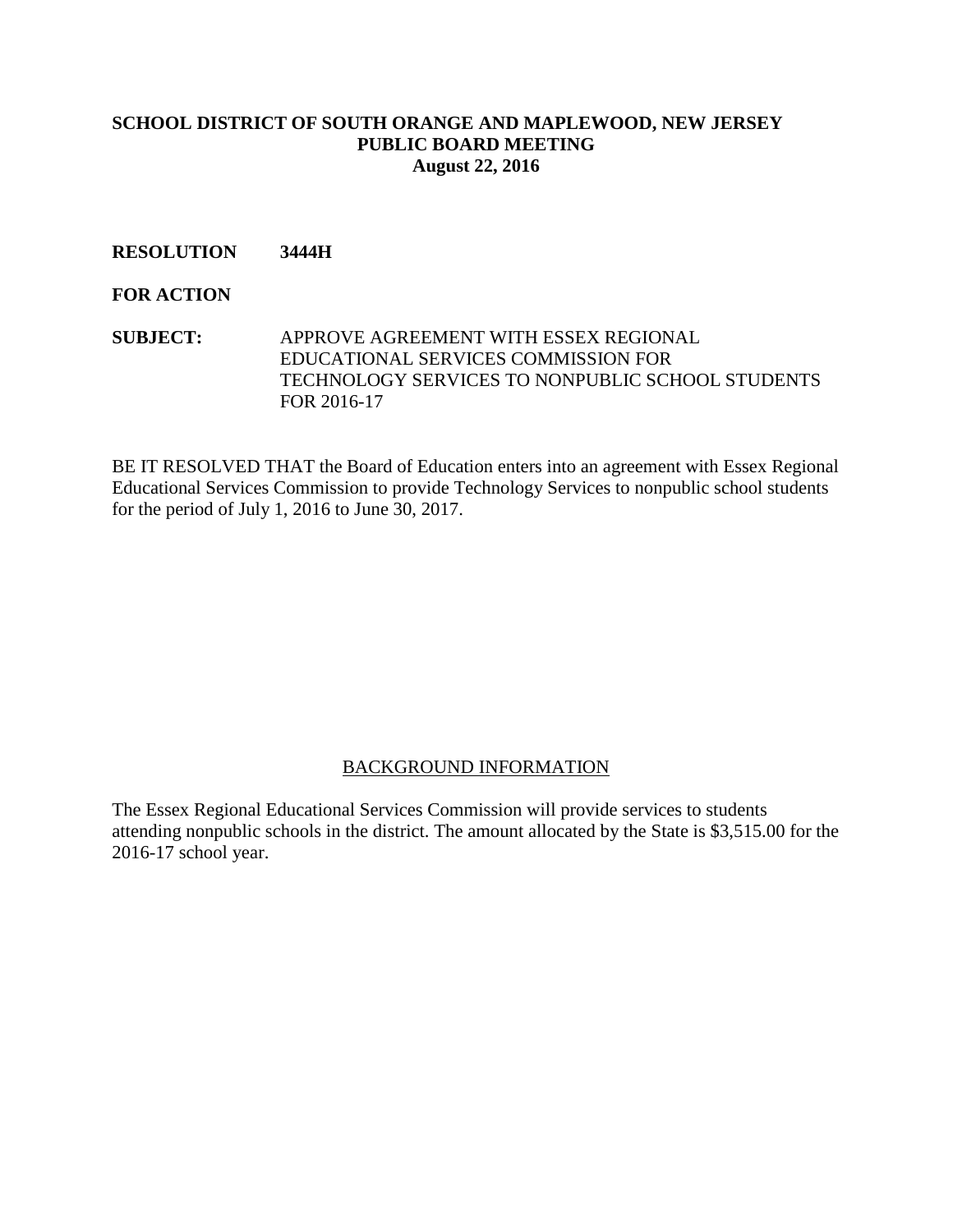# **RESOLUTION 3444I**

# **FOR ACTION**

#### **SUBJECT:** ACCEPT STATE NONPUBLIC TEXTBOOK AID ENTITLEMENT FOR 2016-17

BE IT RESOLVED THAT the Board of Education accepts school year 2016-2017 New Jersey Nonpublic Textbook Aid Entitlement Funds in the amount of \$9,741.00 to be allocated as follows:

| <b>SCHOOL</b>       | <b>PUPILS</b> |            |
|---------------------|---------------|------------|
|                     |               |            |
| Our Lady of Sorrows | 169           | \$9,741.00 |

# BACKGROUND INFORMATION

The allocation amount is \$57.64 per pupil. The public school district administers the funding.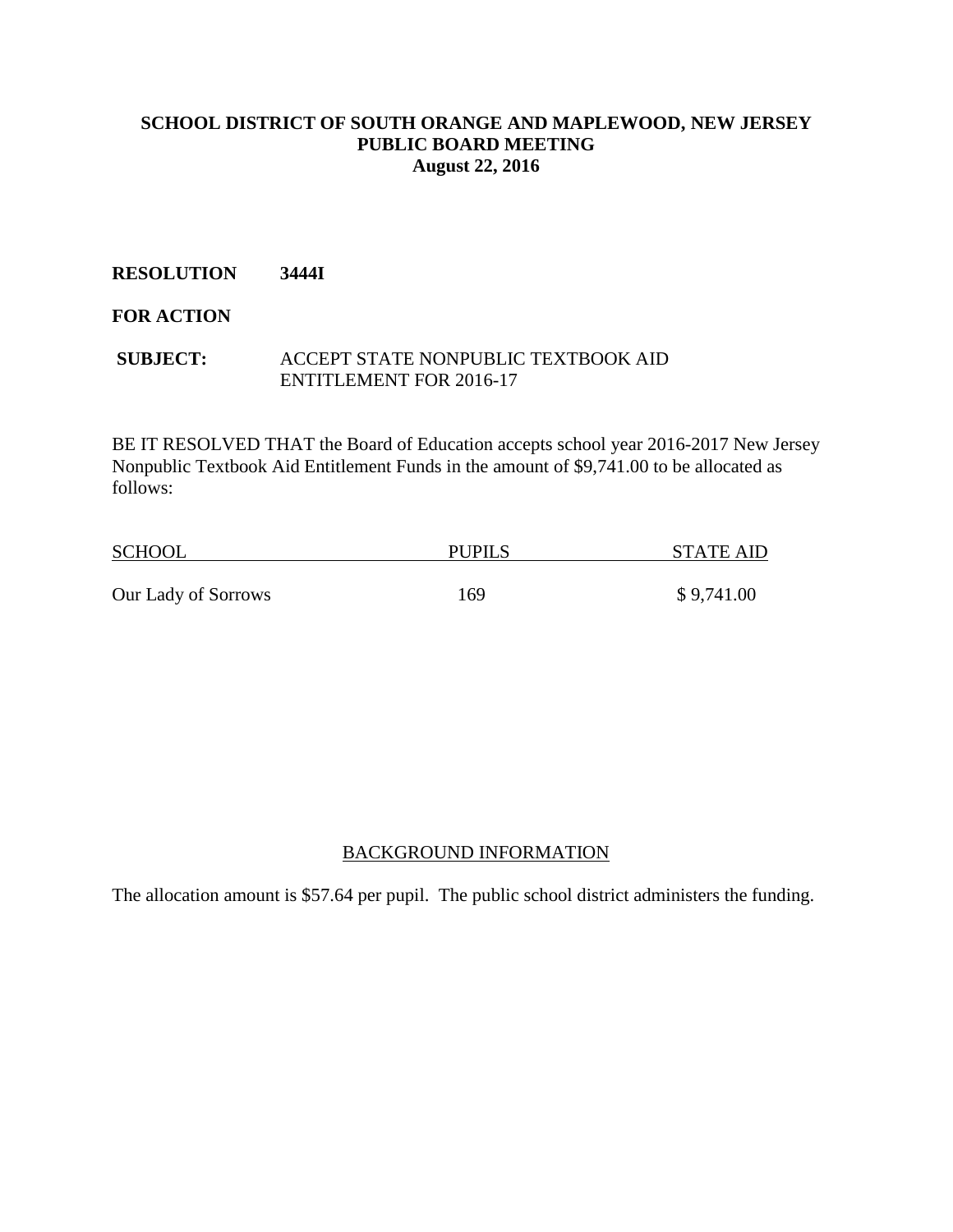#### **RESOLUTION 3444J**

# **FOR ACTION**

**SUBJECT:** ACCEPT STATE NONPUBLIC NURSING AID ENTITLEMENT FOR 2016-17

BE IT RESOLVED THAT the Board of Education accepts school year 2016-2017 New Jersey Nonpublic Nursing Aid Entitlement Funds in the amount of \$14,652.00 to be allocated as follows:

| <b>SCHOOL</b>       | <b>PUPILS</b> | <b>STATE AID</b> |  |
|---------------------|---------------|------------------|--|
|                     |               |                  |  |
| Our Lady of Sorrows | 169           | \$14,652.00      |  |

#### BACKGROUND INFORMATION

The allocation amount is \$86.70 per pupil. The public school district administers the funding.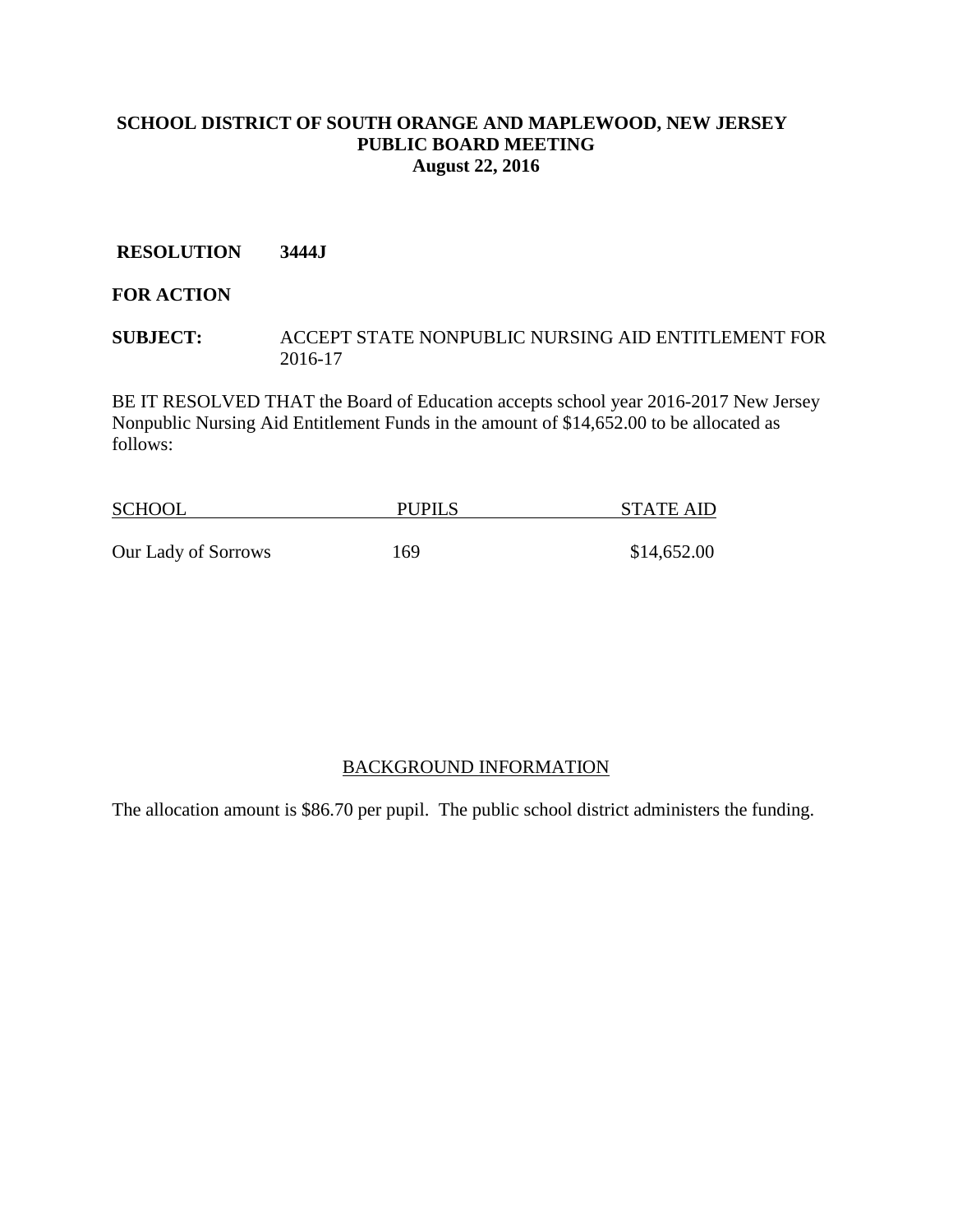# **RESOLUTION 3444K**

# **FOR ACTION**

**SUBJECT:** ACCEPT STATE NONPUBLIC TECHNOLOGY AID ENTITLEMENT FOR 2016-17

BE IT RESOLVED THAT the Board of Education accepts school year 2016-2017 New Jersey Nonpublic Technology Aid Entitlement Funds in the amount of \$3,515.00 to be allocated as follows:

| <b>SCHOOL</b>       | <b>PUPILS</b> | STATE AID  |
|---------------------|---------------|------------|
| Our Lady of Sorrows | 169           | \$3,515.00 |

# BACKGROUND INFORMATION

The allocation amount remains at \$20.80 per pupil. The public school district administers the funding.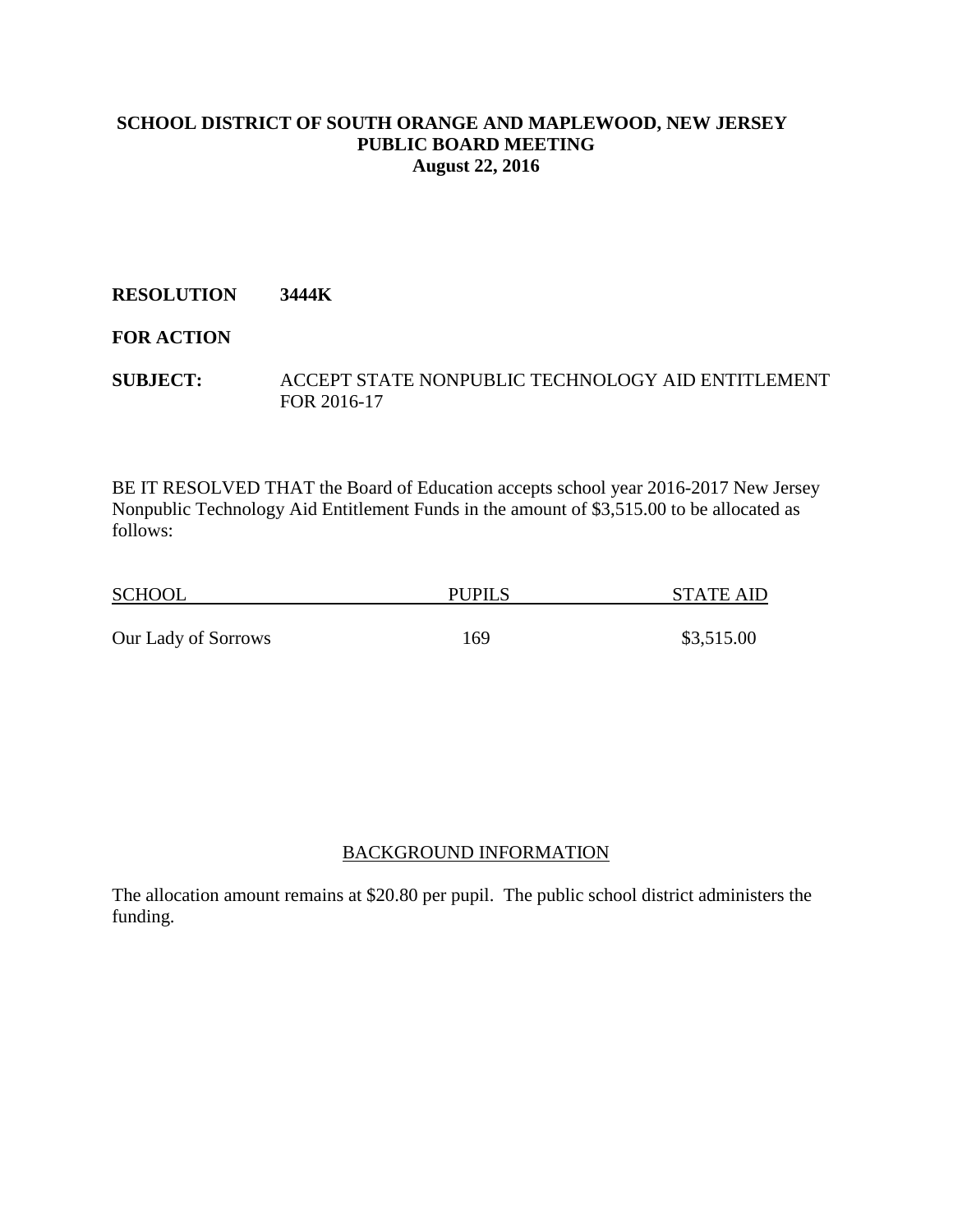## **RESOLUTION 3444L**

**FOR ACTION**

**SUBJECT:** ACCEPT DONATION TO PARENTING CENTER

BE IT RESOLVED THAT the Board of Education accepts a donation for the Parenting Center in the amount of \$5,068.09

BE IT FURTHER RESOLVED THAT the following budget is increased and the Superintendent or his designee is authorized to administer it:

20-002-100-101 Municipal Alliance \$5,068.09

BE IT FURTHER RESOLVED THAT the Board President, Superintendent and Board Secretary are authorized to execute and deliver any necessary contracts and reports on behalf of the Board.

#### BACKGROUND INFORMATION

This donation was made by the Township of Maplewood. The Parenting Center is responsible for administering these funds.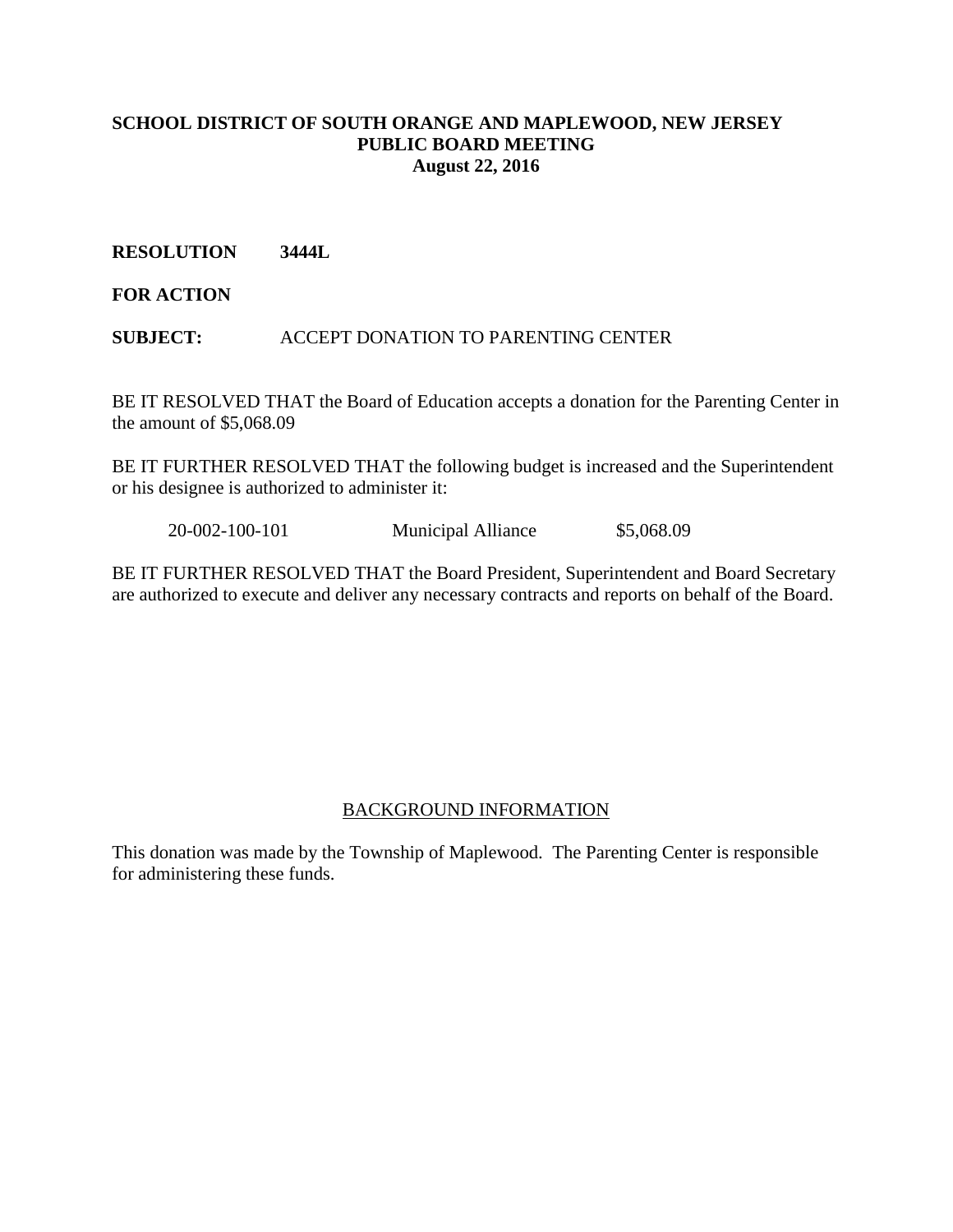## **RESOLUTION 3444M**

## **FOR ACTION**

#### **SUBJECT:** ACCEPT FEDERAL FY2017 CARL D. PERKINS VOCATIONAL AND TECHNICAL PROGRAM ENTITLEMENT FUNDS

BE IT RESOLVED THAT the Board of Education accepts Fiscal Year 2017 Carl D. Perkins Vocational and Technical Program Entitlement Funds in the amount of \$33,505.00 to be expended between July 1, 2016 and June 30, 2017.

BE IT FURTHER RESOLVED THAT the following budgets are increased and the Superintendent or his designee is authorized to administer them:

| 20-361-100-600-VA-0361 | <b>General Supplies - Instruction</b> | \$6,340.00  |
|------------------------|---------------------------------------|-------------|
| 20-361-400-731-VA-0361 | <b>Instructional Equipment</b>        | \$25,490.00 |
| 20-361-400-732-VA-0361 | <b>Administrative Costs</b>           | \$1,675.00  |
| TOTAL.                 |                                       | \$33,505.00 |

BE IT FURTHER RESOLVED THAT the Board President, Superintendent and Board Secretary are authorized to execute and deliver any necessary contracts and reports on behalf of the Board.

#### BACKGROUND INFORMATION

The Board approved the application for this grant on May 12, 2016 (Resolution 3417AF).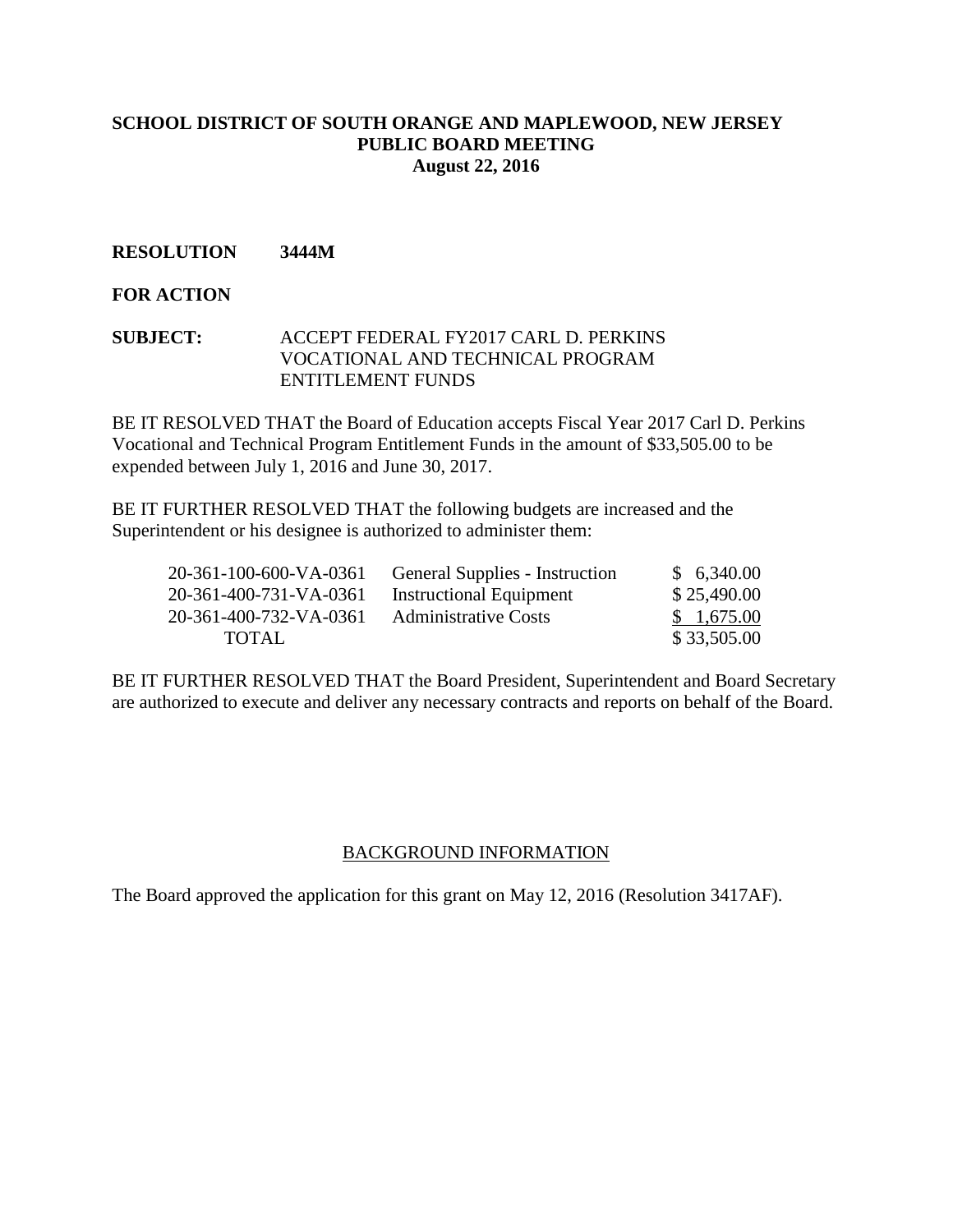**RESOLUTION 3444N**

**FOR ACTION**

**SUBJECT: WITHDRAWN**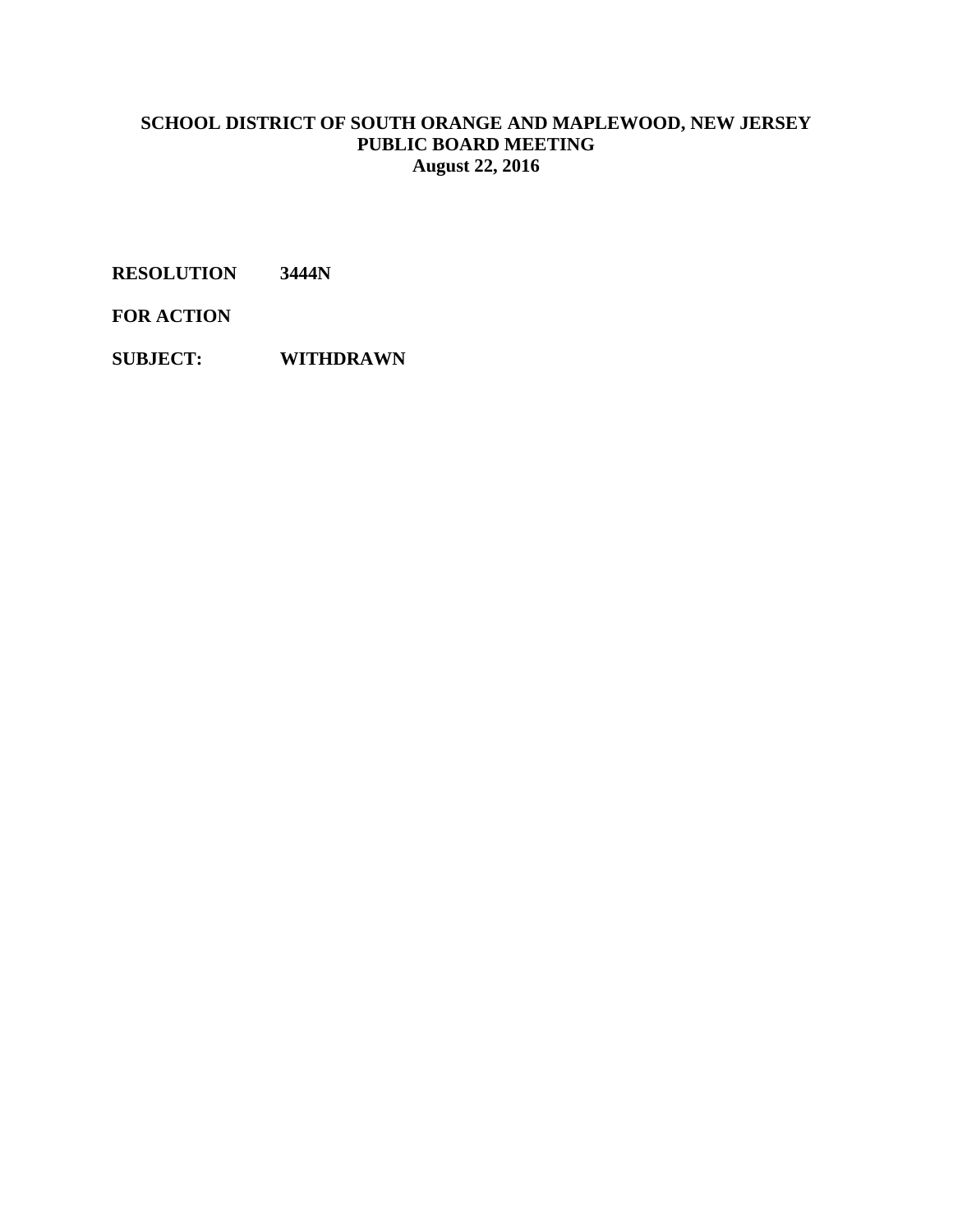# **RESOLUTION 3444O**

# **FOR ACTION**

## **SUBJECT:** APPROVE RESIDENCY INVESTIGATOR FEES FOR THE 2016-17 SCHOOL YEAR

BE IT RESOLVED THAT the Board of Education approve the following providers and fees for residency investigations and surveillances conducted for the District during the 2016-17 school year:

| Provider                                | Rate    |
|-----------------------------------------|---------|
| Michael T. Morrison<br>West Orange, NJ  | \$75/hr |
| The Adam Roselli Agency<br>Randolph, NJ | \$75/hr |

#### BACKGROUND INFORMATION

Mr. Morrison and the Adam Roselli Agency will perform residency investigations and surveillances for the district as requested.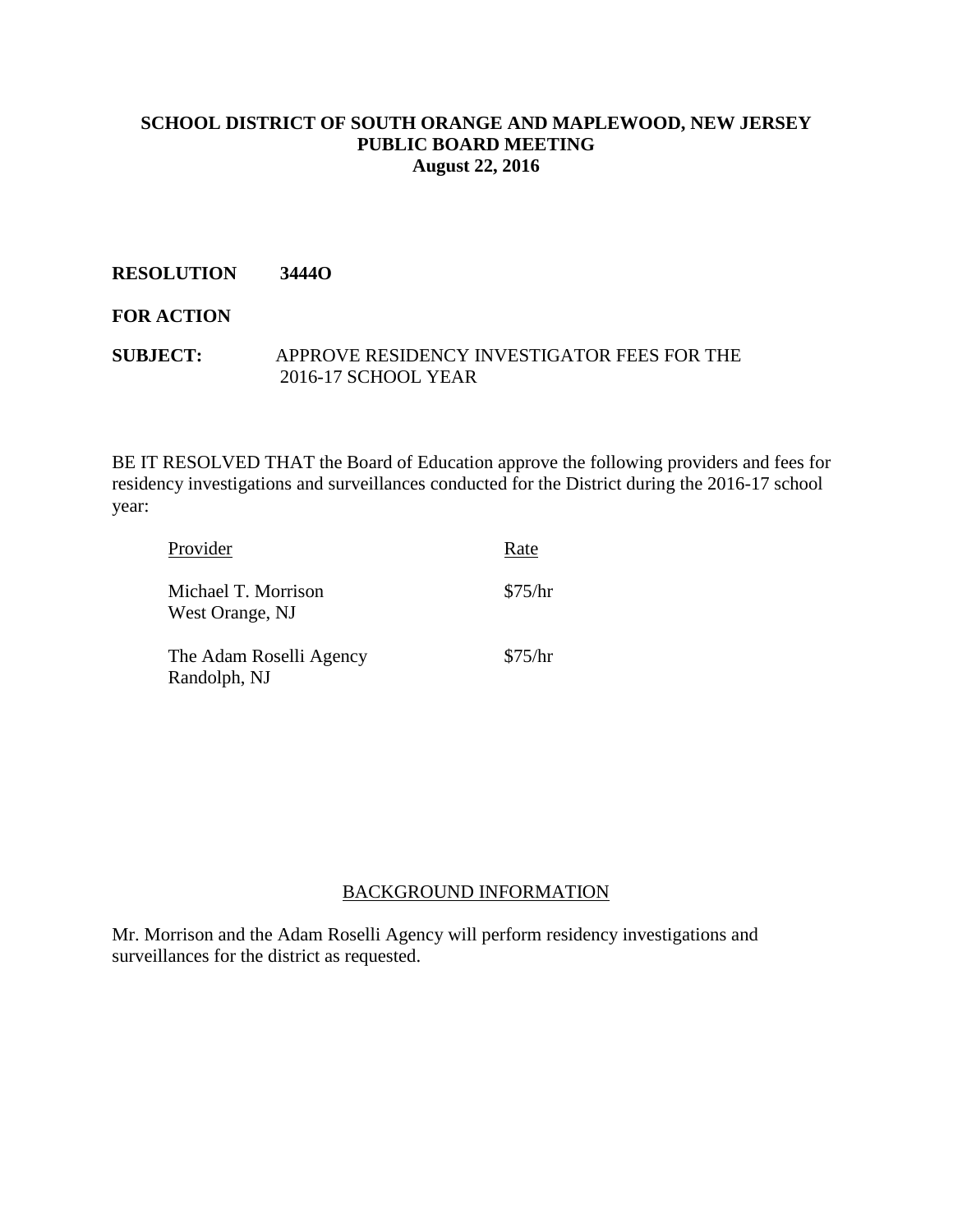## **RESOLUTION 3444P**

# **FOR ACTION**

#### **SUBJECT:** RENEW THE CONTRACT FOR NONPUBLIC SCHOOL TRANSPORTATION FOR 2016-17 SCHOOL YEAR

BE IT RESOLVED THAT the Board of Education renews the nonpublic school transportation contract for Route SHP1 to Seton Hall Prep for the 2016-2017 school year to Jimmy's Transportation of Irvington, New Jersey on a net per diem basis of \$186.11.

BE IT FURTHER RESOLVED THAT the Board President, Superintendent and Board Secretary are authorized to execute and deliver any necessary contracts and reports on behalf of the Board.

# BACKGROUND INFORMATION

The district is required to provide home-to-school transportation for eligible resident students attending non-public schools. Applications have been received from 38 students from Seton Hall Prep. The contract amount of \$186.11 per diem (\$33,499.80) per year based on 180 days, is less than the cost of providing \$884 aid-in-lieu-of transportation to each student applying for transportation to this school.

This is renewal #8. These services were budgeted for the 2016-17 school year.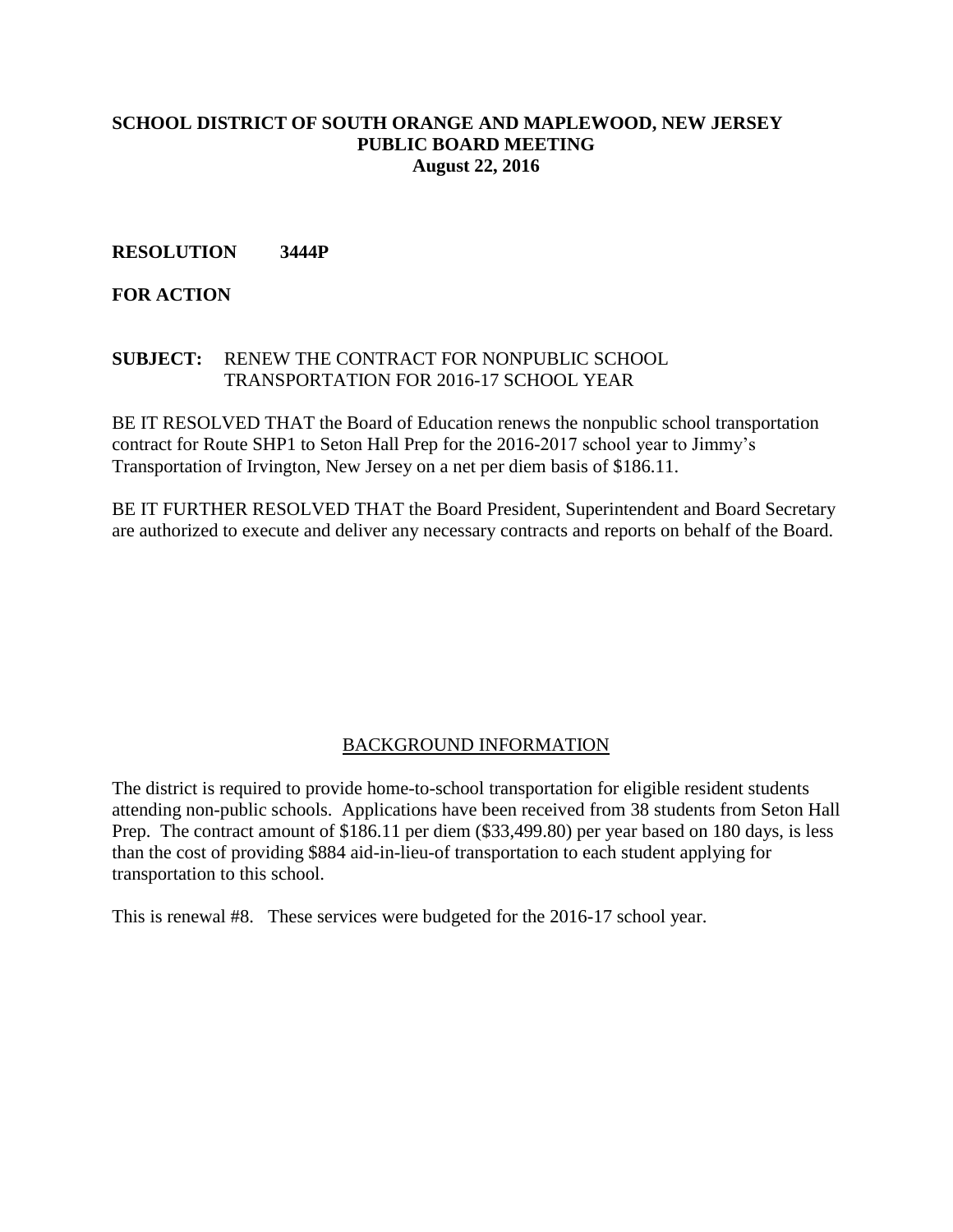# **RESOLUTION 3444Q**

# **FOR ACTION**

# **SUBJECT:**

# **SUBJECT:** RENEW THE CONTRACT FOR NONPUBLIC SCHOOL TRANSPORTATION FOR 2016-17 SCHOOL YEAR

BE IT RESOLVED THAT the Board of Education renews the nonpublic school transportation contract for Route SR1 and SR2 to St. Rose of Lima for the 2016-17 school year to Jimmy's Transportation of Irvington, New Jersey on a net per diem basis as follows:

| School/Route | Per Diem Route Cost | Annual Cost (180 days) |
|--------------|---------------------|------------------------|
|              |                     |                        |
| SR1          | \$201.11            | \$36,199.80            |
| SR2.         | \$206.13            | \$37,103.40            |

BE IT FURTHER RESOLVED THAT the Board President, Superintendent and Board Secretary are authorized to execute and deliver any necessary contracts and reports on behalf of the Board.

#### BACKGROUND INFORMATION

The district is required to provide home-to-school transportation for eligible resident students attending non-public schools. Applications are submitted by March 15 each year. As of March 15, applications had been received from 83 students from St. Rose of Lima School. The contract amount of \$73,303.20 is less than the cost of providing \$884 aid-in-lieu-of transportation to each student applying for transportation to this school.

These services were budgeted for the 2016-17 school year.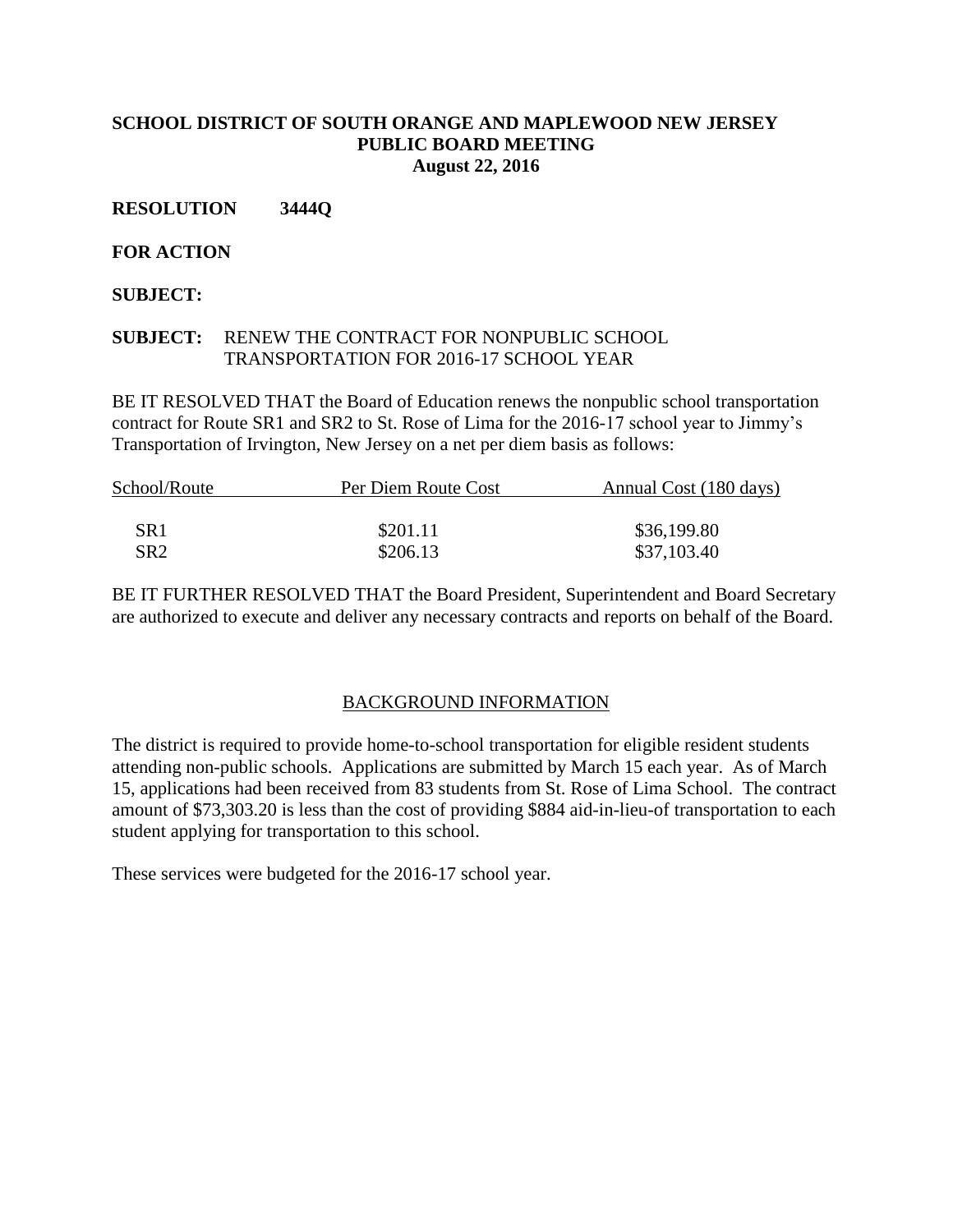# **RESOLUTION 3444R**

## **FOR ACTION**

#### **SUBJECT:** APPROVE ORGANIZATIONAL APPOINTMENTS FOR 2016-2017 SCHOOL YEAR

BE IT RESOLVED THAT the Board of Education appoint Paul Roth as Board Secretary and authorize him to sign checks, notes, drafts, bills of exchange, acceptance, undertakings or other orders for payment of money, as of September 1, 2016.

BE IT FURTHER RESOLVED that the Board of Education Appoint Paul Roth as Custodian of Records for the school district, as of September 1, 2016.

WHEREAS, Mr. Paul Roth, at present does not possess a Qualified Purchasing Agent (QPA) certificate;

WHEREAS, it is in the best interests of the South Orange & Maplewood School District to have a Qualified Purchasing Agent as to take advantage of the maximum bid threshold permitted by law;

NOW, THEREFORE BE IT RESOLVED that the South Orange & Maplewood Board of Education, pursuant to N.J.A.C. 5:34-5.5, hereby appoints Mr. Paul Roth, as Temporary Qualified Purchasing Agent of the Board of Education, as of September 1, 2016, and as such, establishes and sets the bid threshold amount of \$40,000 for the Board of Education.

Furthermore, the board authorizes Mr. Roth to negotiate and award contracts, in full accordance with N.J.S.A. 18A:18A-3 (a), for those purchases that do not exceed in the aggregate the established bid threshold amount.

#### BACKGROUND INFORMATION

These appointments replace the previous appointment of Cheryl Schneider who resigned from the District as of August 31, 2016.

Whereas Paul Roth has not yet been certified as a Qualified Purchasing Agent, N.J.A.C.5:34-5.5 enacts the provision in N.J.S.A.40A:11-9g allowing local units to temporarily appoint a purchasing agent as a QPA without the requisite certification. Local units having lost their QPA may appoint a non-QPA certified purchasing agent to a QPA role for one year.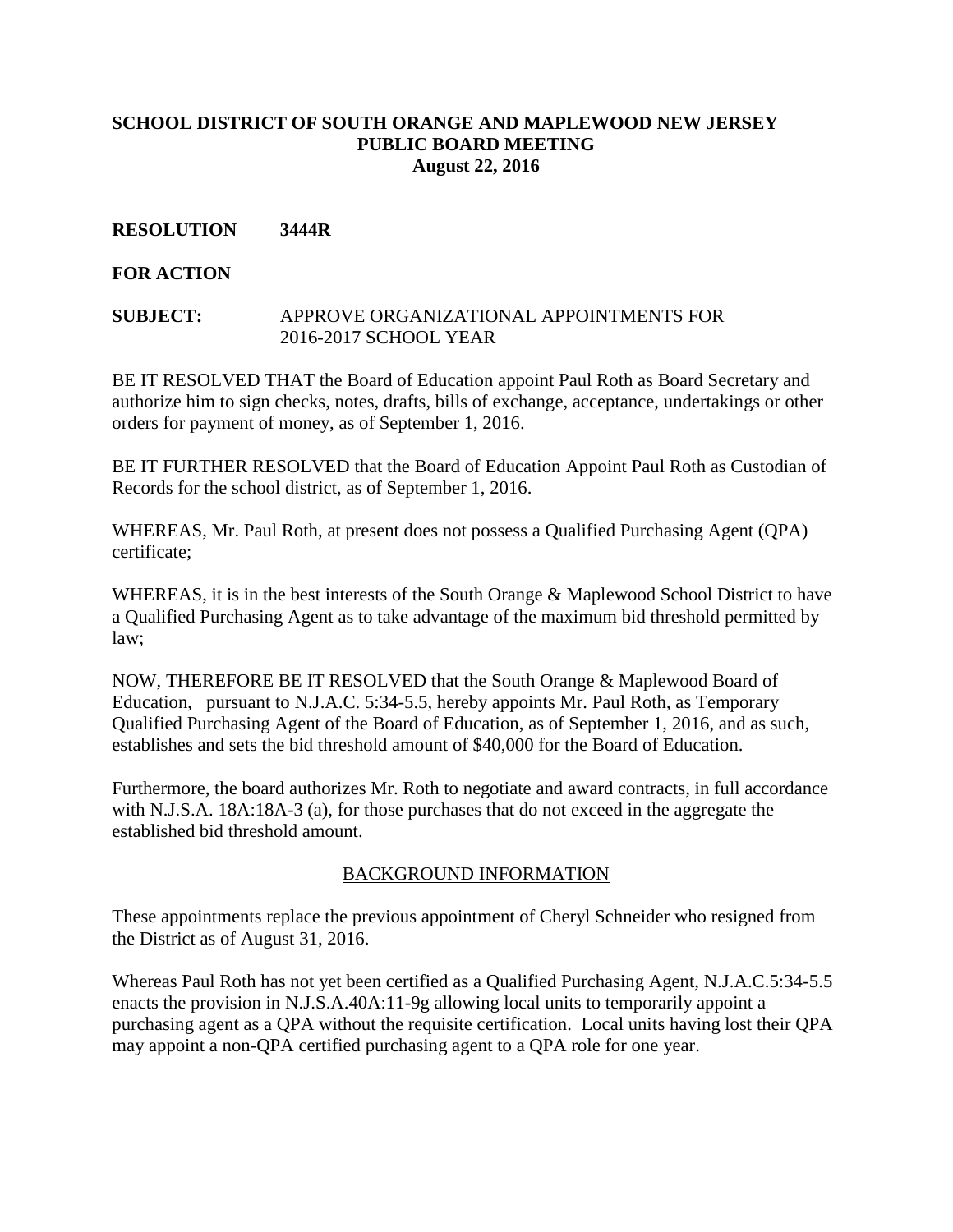#### **RESOLUTION 3444S**

#### **FOR ACTION**

#### **SUBJECT:** APPROVE AGREEMENT WITH FRONTLINE EDUCATION FOR THE 2016-2017 SCHOOL YEAR

BE IT RESOLVED THAT the Board of Education approves an agreement with Frontline Education of Malvern, Pennsylvania, for the 2016-17 school year for the following:

| <b>Focus for Observers</b><br><b>Annual Subscription</b>    | $$199 \times 40$  | \$7,960  |
|-------------------------------------------------------------|-------------------|----------|
| <b>MLP Oasys Annual Subscription</b><br>Danielson 2011/2013 | $$33 \times 690$  | \$22,770 |
| Learn - Annual Subscription (per school)                    | $$2,799 \times 9$ | \$25,191 |
| Professional Growth System Setup one-time fee               |                   | \$2,000  |
| Total                                                       |                   | \$58,601 |

BE IT FURTHER RESOLVED THAT the Board President, Superintendent and Board Secretary are authorized to execute and deliver any necessary contracts and reports on behalf of the Board.

#### BACKGROUND INFORMATION

Frontline Education is a professional growth software used to complete, track and manage teacher evaluations and professional learning. This agreement is to purchase necessary licensing and annual subscription for the 2016-2017 school year.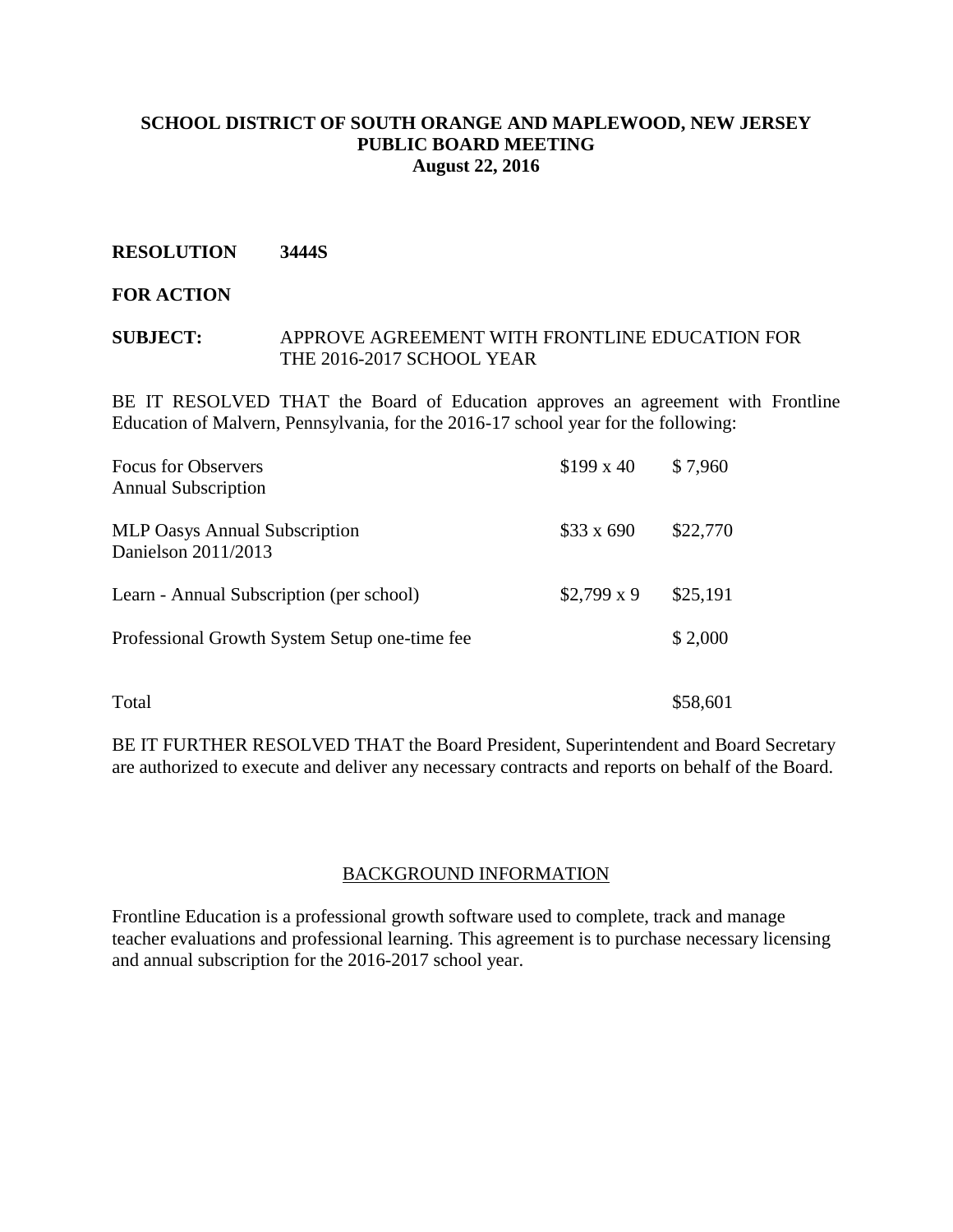## **RESOLUTION 3444T**

**FOR ACTION**

#### **SUBJECT:** REAFFIRM CONTRACT FOR THE BUSINESS ADMINISTRATOR/BOARD SECRETARY

BE IT RESOLVED THAT the Board of Education reaffirms the contract for the Business Administrator/Board Secretary for the 2016-17 school year, approved on July 18, 2016.

#### BACKGROUND INFORMATION

In accordance with N.J.A.C. 6A-23A-3.1, the Essex County Superintendent reviewed the contracts and stated that it is in compliance with state regulations. Board approval is also required.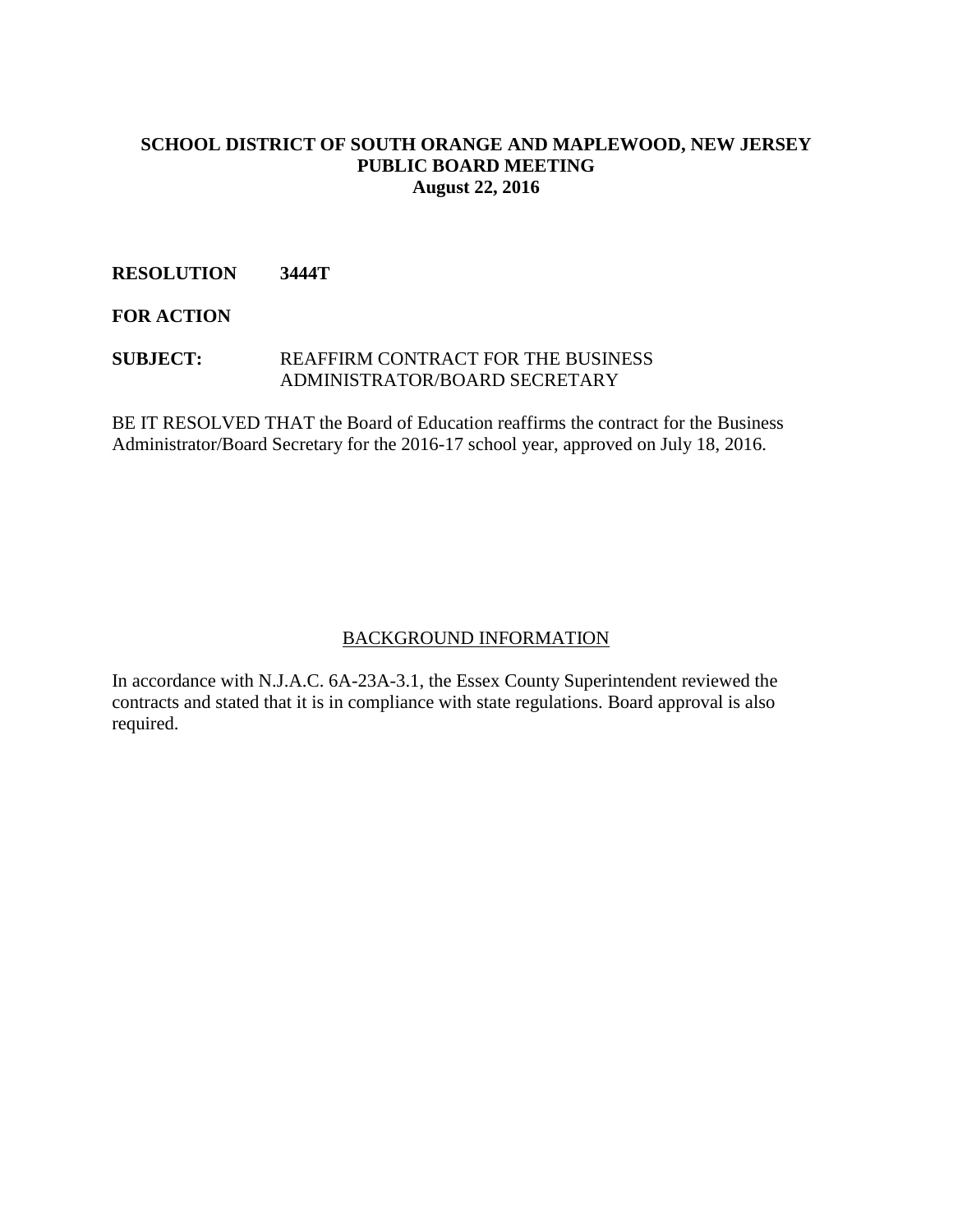## **RESOLUTION 3444U**

#### **FOR ACTION**

## **SUBJECT:** ABSOLVE ST. JOSEPH'S SCHOOL FOR THE BLIND FROM CHARGING FOR REDUCED AND/OR PAID MEALS FOR THE 2016-17 SCHOOL YEAR

BE IT RESOLVED THAT the Board of Education does not require the following out-of-district school to charge the families of our district students attending this school during the 2016-17 school year for a reduced and/or paid meals.

> St. Joseph's School for the Blind Jersey City, NJ

#### BACKGROUND INFORMATION

Effective July 1, 2007, State code 6A:23-4.5(a) mandated that all approved private schools for students with disabilities enroll in the Division of Food and Nutrition Program unless the Boards of a majority of the sending districts approve a resolution absolving the private school from charging for reduced and/or paid meals. The school listed above has requested that we pass such a resolution to meet this requirement.